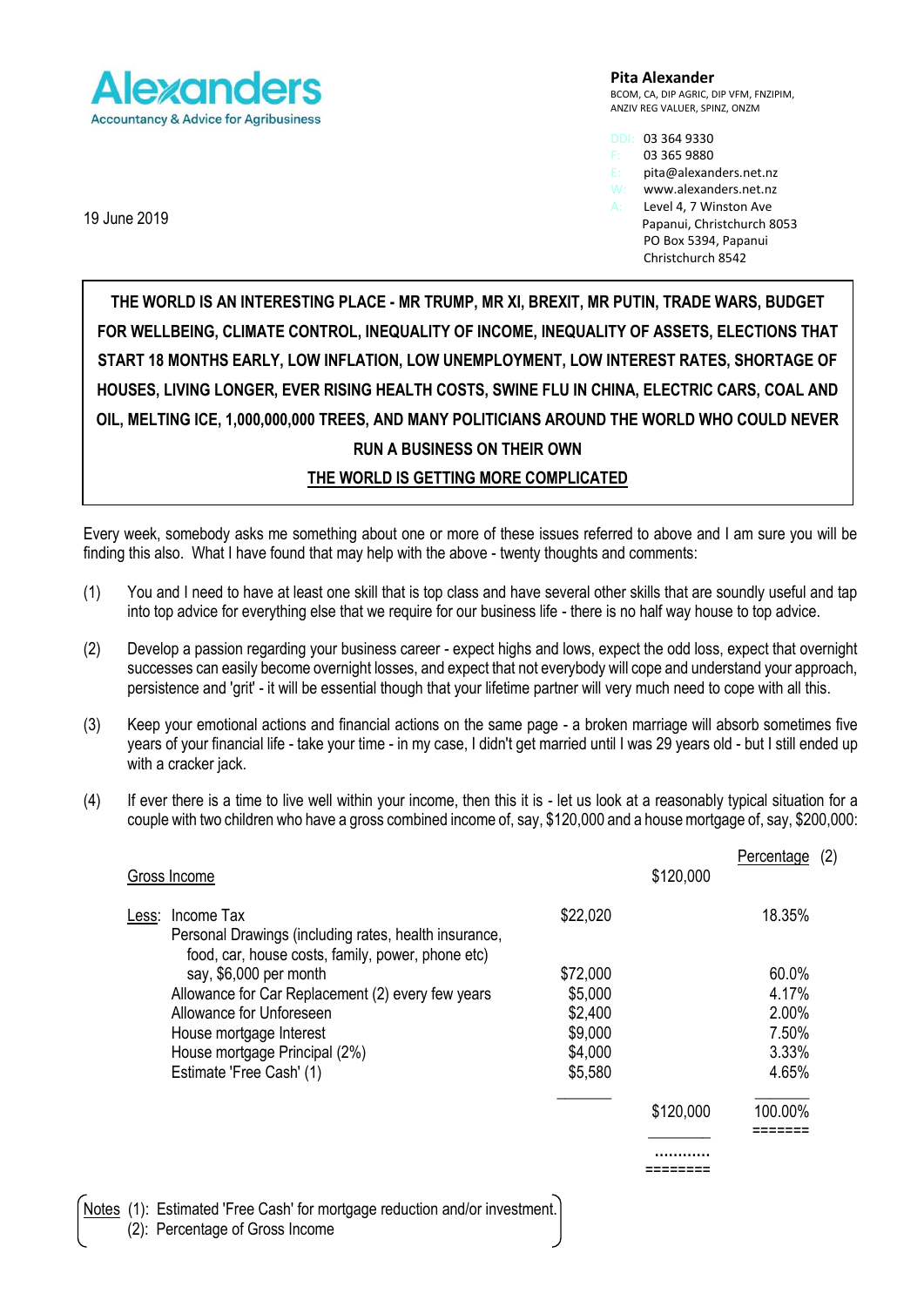- (5) Build your financial reserves, if not every year, then at every opportunity the USA is a big powerful economy, but a recent survey suggested that if their population received a \$400 unforeseen cost in the mail, that 40% of USA people would struggle with it - you and I need at least 10%, preferably 20%, of our gross income as reserves - today, a hip operation is close to \$19,000 and the annual rest home cost (single) is just on \$52,000.
- (6) Plan on working well beyond 65 years of age the combined husband and wife gross national superannuation income is presently around \$35,000 which gets you away to a good start but it's almost certainly a long way short of what you will need to live on - a few reminders of annual expenses over and above normal personal drawings will be on average approximately:

| Rates                         | \$2,500  |
|-------------------------------|----------|
| House Insurance               | \$2,500  |
| Car Replacement (1)           | \$3,000  |
| House Repairs and Maintenance | \$1,500  |
| Travelling                    | \$6,000  |
| Health Insurance              | \$5,000  |
|                               | \$20,500 |
|                               |          |

In the USA, the figure they suggest a couple use as their gross retirement annual income is 70% of what their preretirement income was - this figure always seemed relatively high to me, but the message probably is not to go below, say, 65%.

- (7) Who would have thought that New Zealand (and the world for that matter) was going to have ten years of low inflation and ten years of low interest rates - Australia though now controls around 85% of the New Zealand banking industry in any stress testing they tend to suggest you use an interest rate of 6.5% - 7% and a definite annual term debt reduction of perhaps 1.5% - 2.5% a year - if you take the middle road here, then you arrive at an interest and principal figure here each year of 8.75% (6.75% + 2%) - this overall is not too different to what just the interest rates were some 10-12 years ago - make sure when you multiply your term debt by 8.75% that you can still cover the annual cash cost - just when and whether this all comes about is another question again, but do the mathematics, at least, in your head every year.
- (8) You are responsible for your children until, in most cases, they reach, say, 20 years of age after that, they may stand on their own feet to some degree but that point probably won't apply regarding tertiary education, cars with ABS brakes and air bags, houses and sections. Education is just as important as fertiliser, there is nothing wrong with a \$15,000 - \$25,000 student loan providing they finish the course. Grandparents are usually keen to help with education costs the key regarding their education is what they learn mainly across the kitchen table - keep your children off motorbikes on the open road - lending your children \$10,000 - \$20,000 when they are in those education years of 18 - 25 years is worth a lot more to them then leaving them \$100,000 - \$200,000 each when you disappear at 90 - 95 years of age.
- (9) Around 25% (my son Paul feels more like 35%) of New Zealand people are poor with their money management this is a very serious issue and wrecks a lot of lives, not just theirs - our children are coming out of school in many cases with little idea about how financial management and money really work in the real world. Compound interest is much more important than Shakespeare - being on the wrong side of compound interest for any length of time is very unsatisfactory, but we are not doing much about this - our education system just does not seem to cope with it or learn from it - 80% of the retired accountants, financial planners and bank managers in New Zealand could mentor small groups on a regular basis around every secondary school in the country. The writer handles a few business liquidations each year - in many cases, a liquidation also involves a marriage break up at the same time. The importance of sound financial management is very close behind breathing.
- (10) Listen to the good operators, learn from them, invest in their experience the 'why' they did things is more important than the 'how' they did things. Many years ago, the writer spent most of three years 'troubleshooting' farming couple financial problems - the first issue I had to deal with was that I was about half their age - I was the boy. The second issue was that in many cases they did not listen and did not want to listen - I developed several key approaches to these two issues, but for some their way was how dad and grandad did it, they blamed their stock firm manager and the bank manager for the present financial mess they were in (at that point, there was a lot of joint lending by banks and stock firms). They often had 'iron disease', were poor with money, didn't like farm advisors or accountants or solicitors. Many of these operators went to the wall and I couldn't do anything about it - in many cases, their wives were much more realistic and prepared to listen.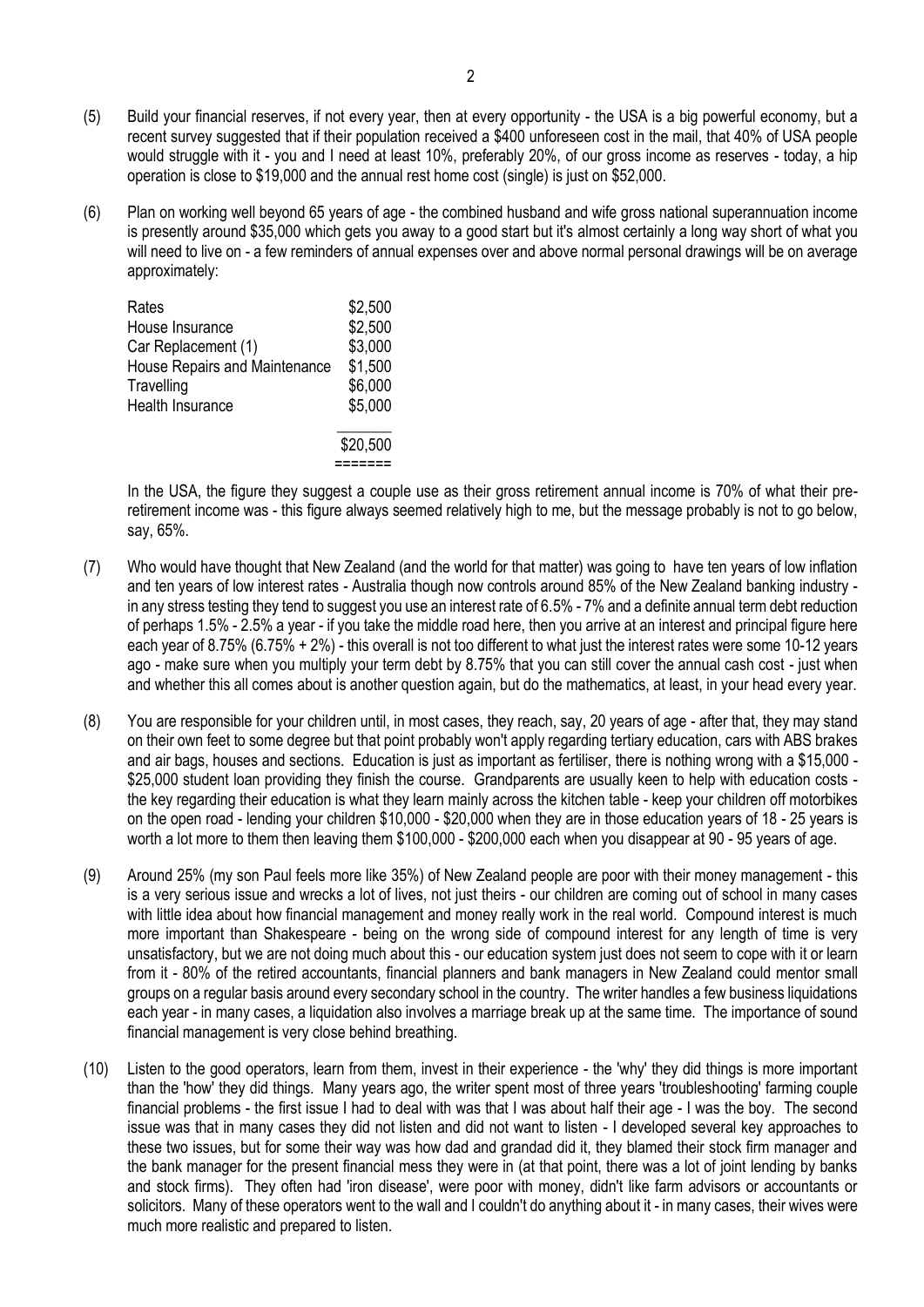Many people in business can talk the talk well, but much fewer can actually walk the walk well - be prepared to listen to the right people at all times and question them - some good farmers are not articulate, but can answer questions very well. Recently in a trip in Texas, an old farmer at a farm machinery sale said 'the machinery owner is all hat and no cattle' - a saying that has been around for a long time.

- (11) Some expenses are increasing each year at a much higher rate than the inflation rate such as health insurance, general insurance and rates - not much you and I can do about this except be constantly aware of it - if these cost increases average, say, 6% a year on a compound basis, this means in 12 years, the whole annual cost has doubled we need to have our insurance costs probably requoted every two years. Government charges, council charges and regulatory charges all increase each year at a higher rate than inflation - this is another bad feature.
- (12) It is all very well for the science fraternity to keep hammering on about the escalating and enormous potential cost of climate change - an equally important issue is who is going to pay for it all - recently I noted a figure of \$100 billion being broadly referred to as a New Zealand cost - sooner or later, it will end up being funded mainly from increased income taxes. These are around 1,500,000 households in New Zealand - let's say 750,000 of those households could never cope with a major tax increase - this leaves \$100,000,000,000 to spend amongst 750,000 households of around \$133,000 each. Spreading the cost somehow over, say, ten years would ease the pain, but could still be unworkable it is no wonder that when one talks to politicians about it, they just keep adding to the noise - certainly it may come about, but blindsiding the financial side is not an approach - the first political party that starts talking potential truth like this will probably be out of business by nightfall.
- (13) The central Plain Irrigation Scheme is an impressive piece of engineering measured from any point of view. But the annual water cost including some ongoing consent and monitoring is getting close to \$1,000 per ha each year which is beyond sheep and beef and many cropping operations from a whole farm perspective - certainly irrigating a smaller area still has a value and a place, but it is a little like the saying that 'the operation was successful but the patient died'.

Let's take a look at a 300 ha cropping farm with 280 ha irrigated from the scheme with a mortgage of, say, \$5,000,000 and a company structure - what does the income and expenses look like?

| Income<br>280 ha at, say, an average of \$4,500 per ha<br>Plus some sheep/cattle net income (say)                                                                                                                                 | \$1,260,000<br>\$50,000                                             |             |
|-----------------------------------------------------------------------------------------------------------------------------------------------------------------------------------------------------------------------------------|---------------------------------------------------------------------|-------------|
|                                                                                                                                                                                                                                   |                                                                     | \$1,310,000 |
| Expenses<br>Farm Working Expenses (41.6% of Gross Farm Income) L<br>63% of GFI<br>Water charges (\$1,000 per ha)<br><b>Interest: Current Account</b><br>Interest: Term Loan<br>Depreciation/Replacement (Vehicles and Plant only) | \$545,300<br>\$280,000<br>\$10,000<br>\$225,000<br>\$78,750         |             |
|                                                                                                                                                                                                                                   |                                                                     | \$1,139,050 |
| <b>Estimated Management Net Profit (\$570 per ha)</b>                                                                                                                                                                             |                                                                     | \$170,950   |
| Estimated Disposition of Net Management Profit<br>Shareholder Salaries (say)<br>Income Tax: Company<br>Income Tax: Shareholders<br>Allowance for Unforeseen<br>Term Debt reduction (say)<br>Estimated 'free cash'                 | \$100,000<br>\$19,870<br>\$21,590<br>\$6,000<br>\$20,000<br>\$3,490 |             |
|                                                                                                                                                                                                                                   |                                                                     | \$170,950   |

**….…….** ========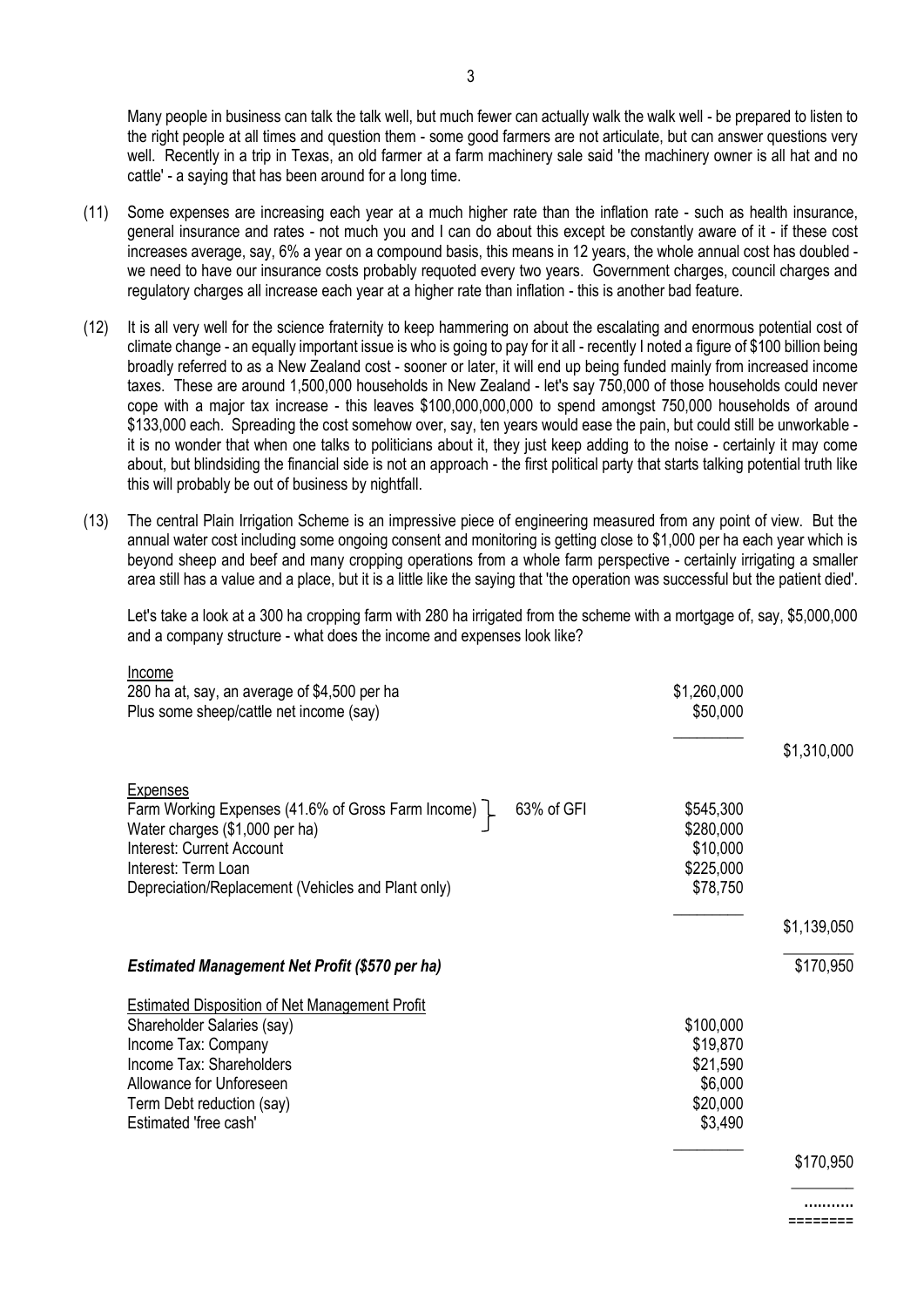What is the bottom line here?

- (a) There is around \$12,000,000 of gross assets involved.
- (b) The return on total farm capital employed is around 2.54%.
- (c) The Company is a fair way short of covering, say, a 1% 2% annual mortgage repayment of \$50,000 or \$100,000 which could start to become a minimum in practice.
- (d) The mortgage interest rate used is 4.5%.
- (e) With a net equity of around \$7,000,000, there is nothing like enough falling out the bottom here.
- (14) Are you and your spouse getting job satisfaction if not, why not? Whose fault is it? Some farming couples can get job satisfaction even when they are making losses - this is a real test - it is not something that would apply in many urban type businesses. If you are not getting job satisfaction then what are you doing about it?
	- − This is important because an absence of job satisfaction and profits don't travel together well.
	- − Are you working in the business or on the business?
	- − Are you always busy, busy, busy?
	- − Can you contract out part of the business that you don't enjoy and probably as a result you don't do well?
	- − Can you reduce the scale of the business?
	- − Can you leave out parts of the operation?
	- − Could you lease out the whole operation?
	- − Could you use contractors a lot more?
	- − Could you sell the farm but retain the house and, say, 4 ha and both get jobs locally?
	- − Could you lease the farm but retain the house and, say, 4 ha and both get a job locally?
	- − Could you sell the farm, purchase a house in town and both get jobs locally?
	- − If everything was sold, does the idea of purchasing or building up a business from scratch appeal?

Not getting job satisfaction for a large section of your life will be frustrating for you, hard on family and will mean that you will certainly not reach your potential.

- (15) If the world climate heats up in some major populated areas, which is predicted, then that will create violence, anger, reduce food availability, promote fighting and there could be major famine issues and major civil unrest. New Zealand can produce enough food for maybe ten times our present population, that is 50,000,000 people - where is all of this leading to?
	- − Immigration issues will intensify
	- − Fresh water will be gold
	- − Growing own vegetables will come again
	- − Protectionism in trade will come again
	- − You can forget about wellbeing just being will be enough
	- − Seeds will become more important
	- − Keeping old gear going will be a new skill
	- − World trade growth will reduce sharply
	- − Every backyard will have poultry running in it

Is all of this a bit extreme? Probably yes, but much of Africa is going through this right now - the international monetary fund lists around 12 countries where civil unrest is close to the surface, food is short, profitability is weak, fresh water is an ongoing issue, there are many more guns than toilets, health problems never cease, population pressure is neverending and good political management is in very short supply and almost certainly corrupt as well - the population of China, India and Africa is increasing at a rate close to the whole of Auckland's population every week.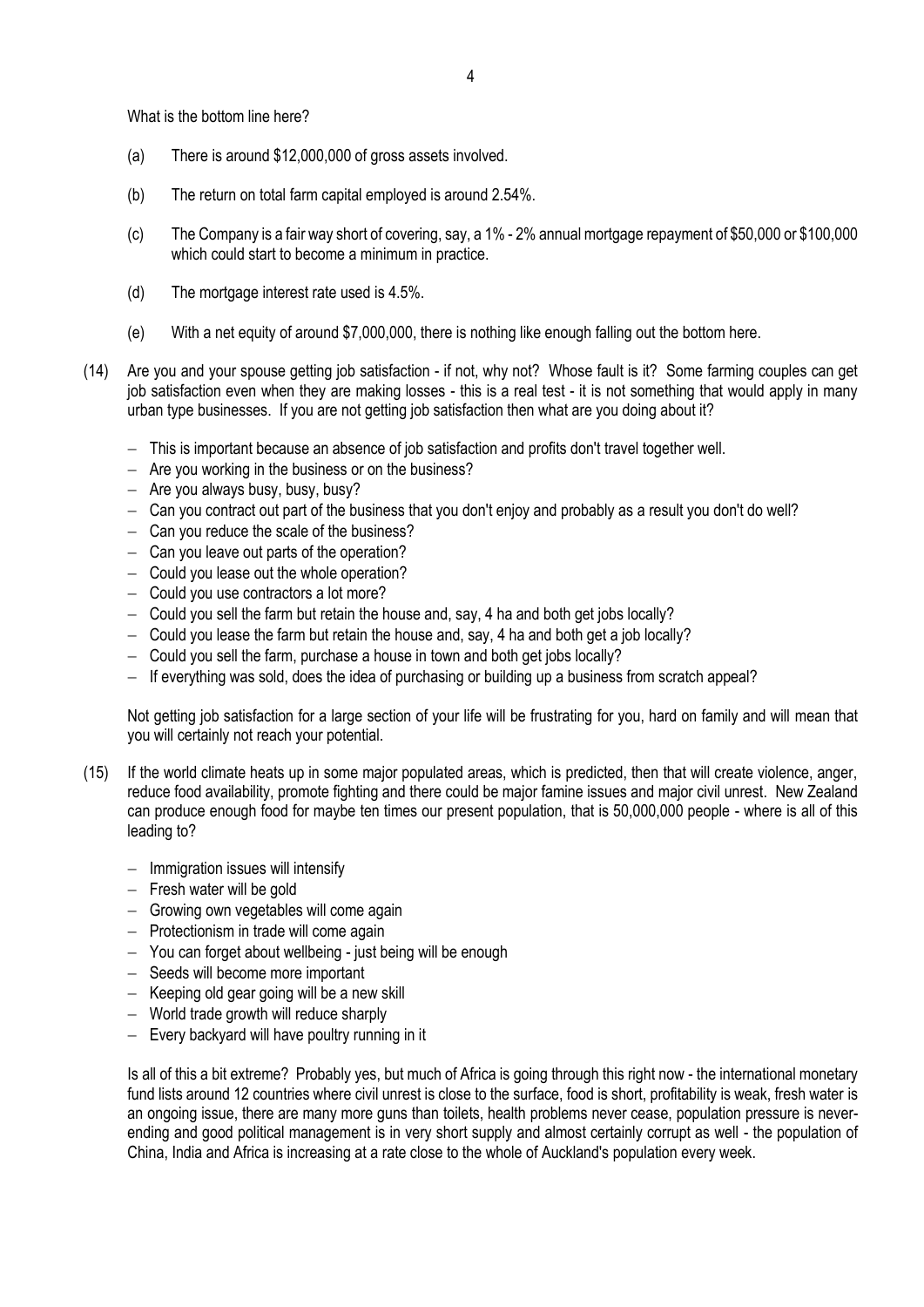- (16) Sooner or later, New Zealand's politicians will come to realise that not everyone in New Zealand will be able to own their own house and section or apartment or cottage - to date, it has not been PC to say or talk like this. There will always be about 25% - 33% of New Zealanders that will always be long term renters - we need to plan for this and make sure that tenants are protected, like Germany, with sensible and reasonable rental laws regarding security of tenure and rent etc. By all means, let's help New Zealand people purchase their own homes because history would suggest it is a very good move - there are 1,500,000 households in New Zealand - about 550,000 (37%) of these households at the moment are renters. Right now in the New York state of USA, there is major laws being passed affecting approximately 1,000,000 apartments - all towards giving tenants more security or tenure and limiting landlord's power, etc.
- (17) It is interesting how the life longevity for New Zealand people and most other developed countries has gradually crept up - close to two months a year for many years now. What country has the highest life expectancy at birth - Monaco, at 89.52 years (New Zealand is 81.61 years). What country is the lowest - Chad at 49.81 years. If a man reaches 75 years, he has further expectancy of approximately 11 years. If a woman reaches 75 years, she has further expectancy of approximately 13 years. If you look at your life history and how it is split - it could be something like this:

| (a)<br>(b)<br>(c) | From birth to, say, 20 years of age<br>From 20 years of age until 70 years of age<br>After 70 years of age to, say, 86 years | 23.26%<br>58.14%<br>18.60% |                                                                  |
|-------------------|------------------------------------------------------------------------------------------------------------------------------|----------------------------|------------------------------------------------------------------|
|                   |                                                                                                                              | 100.00%                    |                                                                  |
| That is:          |                                                                                                                              | 58.14% in work             | 23.26% getting warmed up and learning<br>18.60% in play and pain |
|                   |                                                                                                                              | 100.00%                    |                                                                  |

On the basis of the above, a New Zealand couple from 65 years of age to 86 years of age are going to pull (in today's dollars) some \$735,000 gross from the New Zealand National Superannuation Scheme - maybe the value of a moderate Auckland house.

(18) Where are you likely to get the most productive efficient service from - from someone who has significant 'skin in the game' - if someone or some business with skin in the game makes a loss - they have to cover the loss themselves - not the Government or Council or some regulatory authority - there are a few things the government and their swamp can do better than private businesses - but not many. Competition tends to keep good businesses and good business people honest, efficient and sustainable.

What will the media be pushing hard at you over the next 12 months:

- − Irrigation issues
- − Lack of Income at the point of retirement
- − Trump, Trump, Trump
- − Rising sea levels
- − The costs of climate control
- − The costs of not doing much re climate control
- − Electric cars
- − Inequality of income
- − Inequality of assets
- − China, Iran, Venezuela, UK, EU and Italy
- − Trade wars and protection
- − Carbon credits
- − Africa worst drought ever
- − Budget Wellbeing is starting to show that being good with money is second only to breathing
- − Trees and sheep which do you want
- − Hemp
- − Universal basic income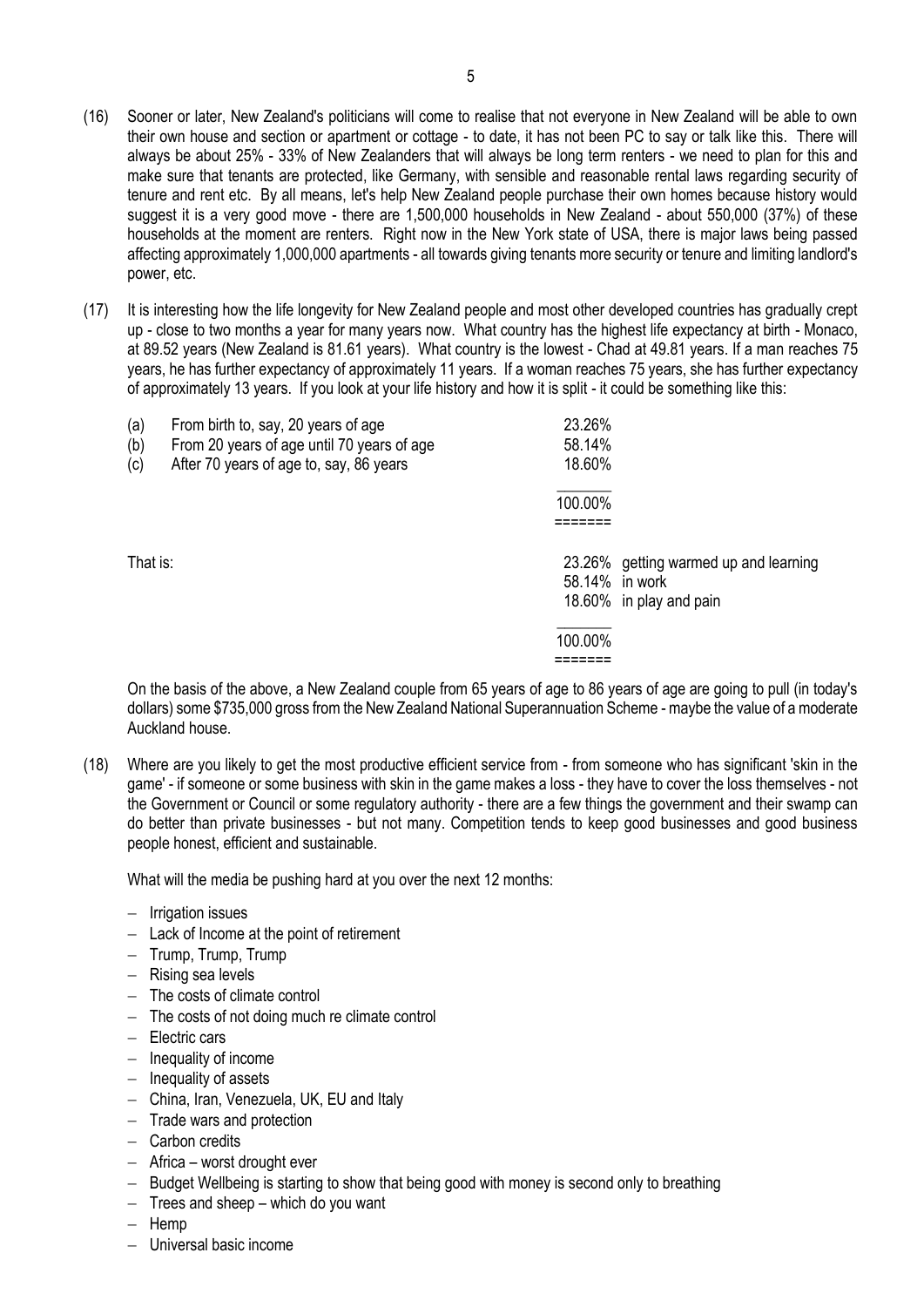- (19) A few thoughts and comments regarding present and possible future issues:
	- (a) When something like housing becomes, for example, uninsurable in, say, low lying coastal areas, it will then become non-bankable - this is coming in some key areas around the world.
	- (b) I am surprised that our Reserve Bank wants to increase the financial reserves for all banks to cope with a one in 200 event - perhaps the best outcome of this, if it must happen, would be to spread the increased cost of our bank's building these reserves over, say, a ten year period.
	- (c) New Zealand needs an inflation rate of somewhere around 2% a year the present rate is 1.5% over the period from 2000 to 2019 the CPI (Consumers Price Index) has averaged 2.7%. What country has presently the highest inflation rate - Venezuela at 653%. Quite a number of countries are below zero as an inflation rate - China is around 3% - Singapore is below 1% . Residential rent have been increasing at a faster rate than inflation - presently at around 3.4% a year.

Current world wide central bank interest rates:

| <b>USA</b>   | 2.5%     |                       |
|--------------|----------|-----------------------|
| UK           | 0.75%    |                       |
| Australia    | 1.25%    |                       |
| Brazil       | 6.5%     |                       |
| Canada       | 1.75%    |                       |
| China        | 4.35%    |                       |
| Europe EU    | 0.00%    | Probably the interes  |
| India        | 5.75%    | these central banks   |
| Japan        | 0.1%     | below 2.0% such th    |
| Mexico       | 8.25%    | worldwide recession   |
| Russia       | 7.5%     | room to move regar    |
| Turkey       | 24.0%    | - the EU rate is nil. |
| New Zealand  | 1.5%     |                       |
| Norway       | 1.0%     |                       |
| Sweden       | $-0.25%$ |                       |
| South Africa | 6.75%    |                       |
| Saudi Arabia | 3.0%     |                       |

Europe EU 0.00% Probably the interesting point here is that eight of India 10.175% 1ndia 1.5.75% have an interest rate below 2.0% such that in the situation of another Mexico 8.25% worldwide recession, they would have very little Russia **Russia 1.5%** room to move regarding a drop in their interest rates

(d) Lending money to your bank is fine because you will almost certainly get your principal back, but your interest return is very marginal - it would look as follows with, say, a \$100,000 deposit for a 12 month term:

| Interest return (\$100,000 at 3.2%)                  |         | \$3,200 |
|------------------------------------------------------|---------|---------|
| Less: Income Tax (say 20%)                           | \$640   |         |
| Less: Inflation Loss on Capital Involved of, say, 2% | \$2,000 |         |
|                                                      |         | \$2,640 |
| <b>Estimated 'real' return (0.56%)</b>               |         | \$560   |
|                                                      |         |         |

Anything you lend to your bank like this should only be short term - debt reduction is a much better investment because you are probably saving between 5.5%.

- (e) The average Auckland house in 2018 cost \$862,000. The average New Zealand house in 2018 cost \$560,000. Around 25% of New Zealand house sales/purchases take place in Auckland. By deduction, the average New Zealand section value involved with the house cost of \$560,000 is around \$214,000. While there may need to be an improvement in tenant security of tenure etc I don't feel Government or Councils should get involved in housing - let the private investors fund own and maintain the New Zealand house rental stock - owners with 100% skin in the game will handle this much better than Government and Councils.
- (f) The two biggest trading risks for New Zealand are Australia and China they take 14.8% and 24.9% respectively (\$5.7 billion plus \$9.6 billion) of New Zealand's exports - the next biggest is the USA at \$3.7 billion (9.6%). Both Australia and China are a little bit accident prone from a New Zealand perspective, hence my risk comment.